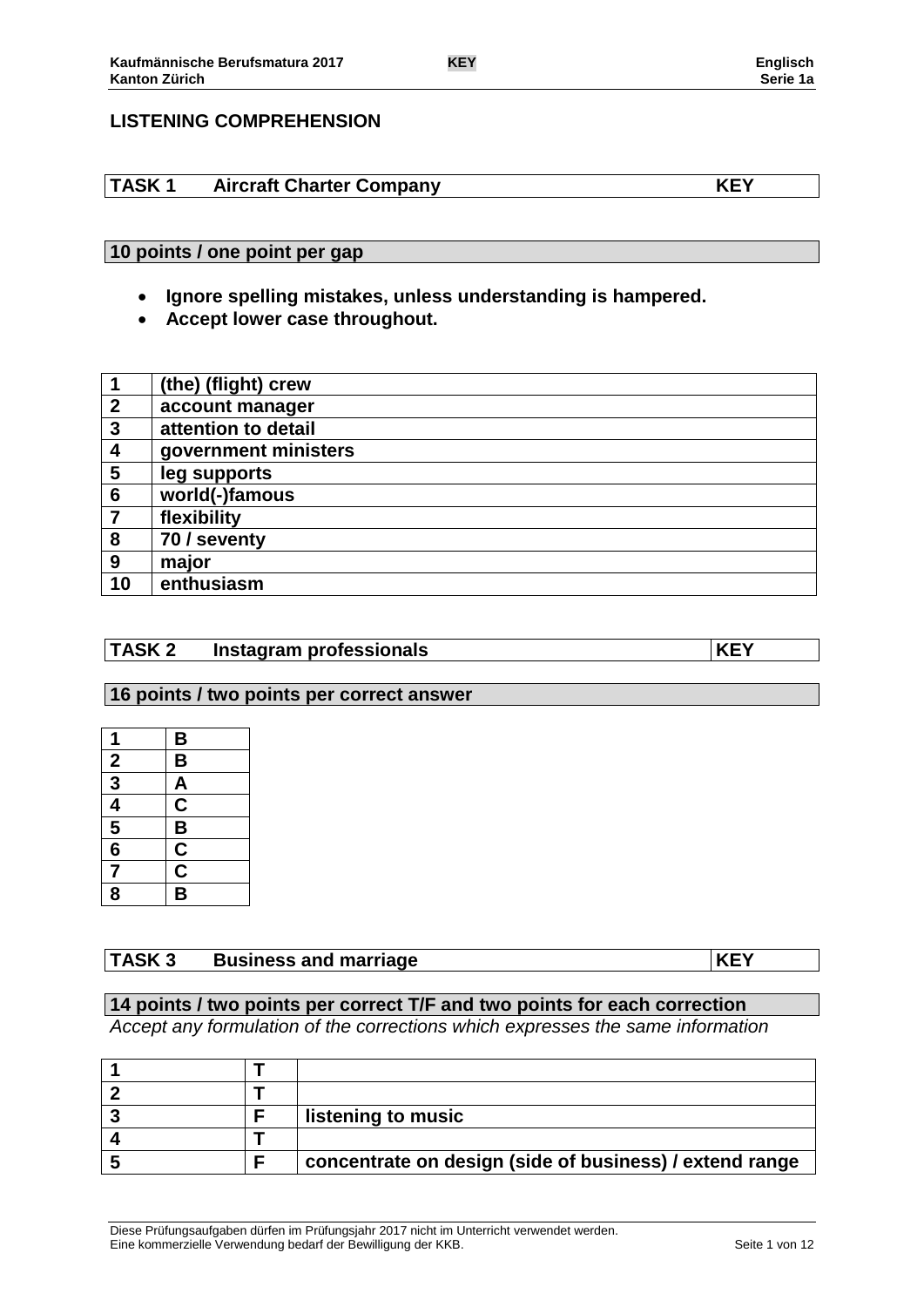# **LISTENING COMPREHENSION**

# **TAPESCRIPT 1 10 POINTS**

*INSTRUCTIONS This part of the examination consists of three different listening comprehension tasks. There will be pauses before and after each task to give you time to read the questions and to check your answers. You will hear each task twice.*

# *Aircraft Charter Company*

*TASK 1 In the first part of the test you will hear part of an announcement about an airline company.*

> *As you listen, fill in the gaps 1-10 in the notes below. In some gaps more than one word is necessary for a complete answer.*

#### *You now have 90 seconds in which to look at TASK 1.*

*(allow 90 sec) Ready?*

**Speaker: Serie 1A Serie 1B** When making travel arrangements for large groups of people, or particularly important clients, many companies find it convenient to charter their own plane. When you charter an aircraft, you not only hire the plane, but also 1) (the) flight crew and all the 1) in-flight services that go with it. Private Air is a company that specialises in providing this kind of service, with a choice of first-class or business-class service on board. There's no doubt, an exclusive aircraft can make all the difference in getting a trip off to a flying start.

> Long before your quests board, the 2) account manager from Private Air will have discussed and agreed with you your choice of plane, destination, selection of 2) magazines or newspapers, as well as your menu, including any special dietary needs. The company considers  $3)$  attention to detail as its principle 3) selling point and Private Air's cabin crews take pride in the standard of service they offer. They are attentive but discreet and will always ensure that guests enjoy every moment of their travel experience. Amongst its satisfied clients, Private Air can boast 4) government ministers, celebrities and 4) sports teams from all over the world.

And when you enter a Private Air aircraft, you see and feel luxury and comfort all around you. Every first-class seat has an adjustable back recline, extending 5) leg supports and foot rests and there is generous 5) legroom in both first and business class seats. The overall effect of space, comfort and quality is enhanced by pleasing colour schemes and subtle lighting. The in-flight catering service will satisfy even the most demanding traveller; the airline can provide anything from a simple afternoon tea to gourmet four-course meals. On one occasion, a  $6$ ) world-famous 6) chef was invited to come and cook in the aircraft galley.

The company has identified the need for more 7) flexibility within its fleet of 27 aircraft and the largest planes can be configured to hold up to 130 people. The latest additions to the fleet include a 7) 46-seat first-class aircraft and  $\frac{a}{a}$  8) 70seat business-class aircraft. Each of these has two tables at the front replacing the  $2^{nd}$  row, with row 1 facing down the cabin. This forward area has 8) computer terminals installed at the tables, and can be curtained off to create a separate cabin where full individual first-class table service can be provided for extra-special guests.

Flexibility is the key attitude that Private Air offers. The company has operated in

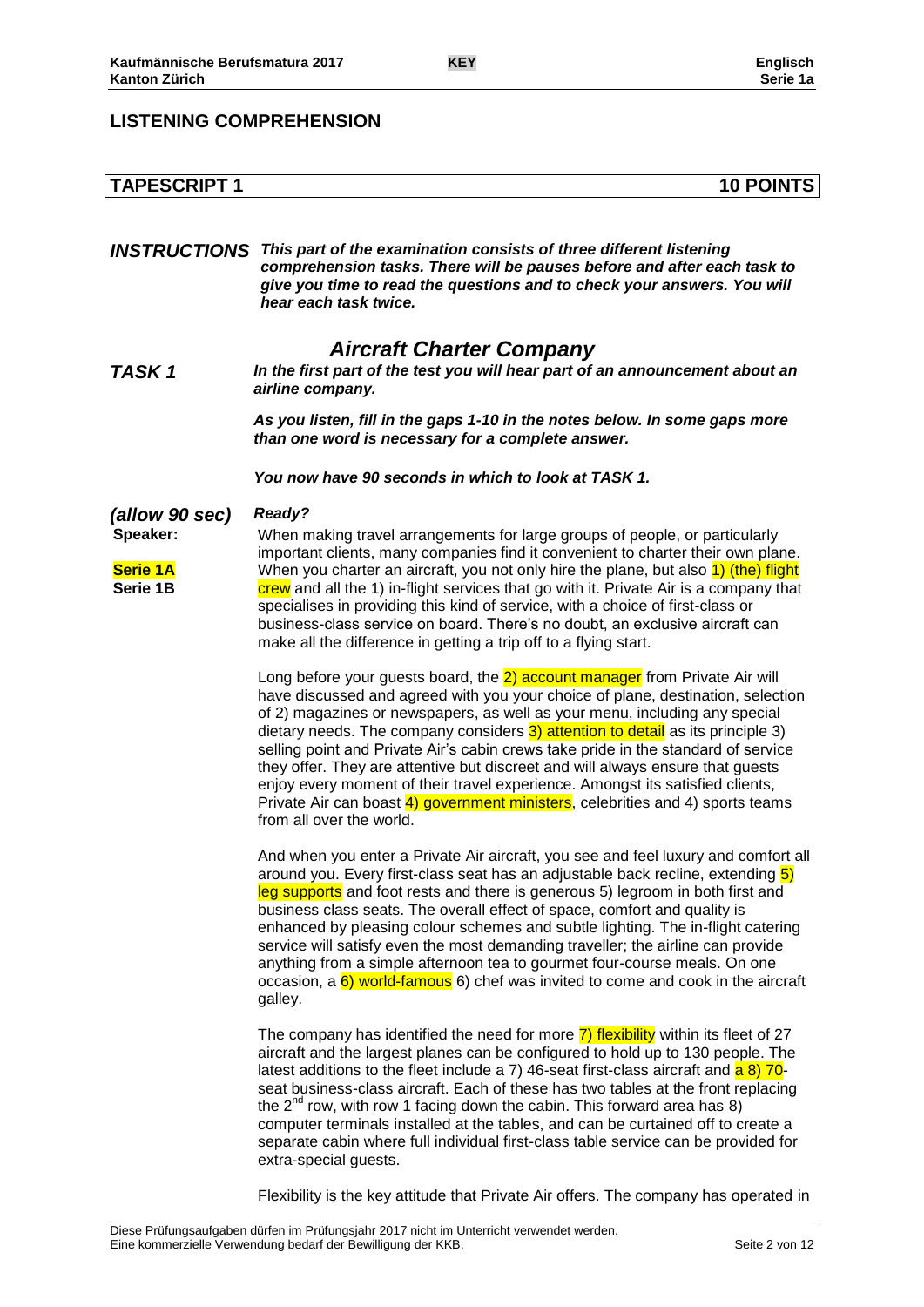\_\_\_\_\_\_\_\_\_\_\_\_\_\_\_\_\_\_\_\_\_\_\_\_\_\_\_\_\_\_\_\_\_\_\_\_\_\_\_\_\_\_\_\_\_\_\_\_\_\_\_\_\_\_\_\_\_\_\_\_\_\_\_\_\_\_\_\_\_\_\_\_\_\_\_\_\_\_\_\_\_\_

all the 9) major European 9) capitals and regularly goes further afield. They are willing to consider all ideas, and the professionalism and 10) enthusiasm of the staff assures clients of an excellent 10) standard of service. If you would like to find out more about Private Air, you can contact their commercial department on…

(Monologue 475 words)

| After first listening  | Now listen again and check your answers.           |
|------------------------|----------------------------------------------------|
|                        | <b>Ready?</b>                                      |
| After second listening | This is the end of TASK 1.                         |
|                        | You now have thirty seconds to check your answers. |
| After 30 seconds       | Now turn to TASK 2.                                |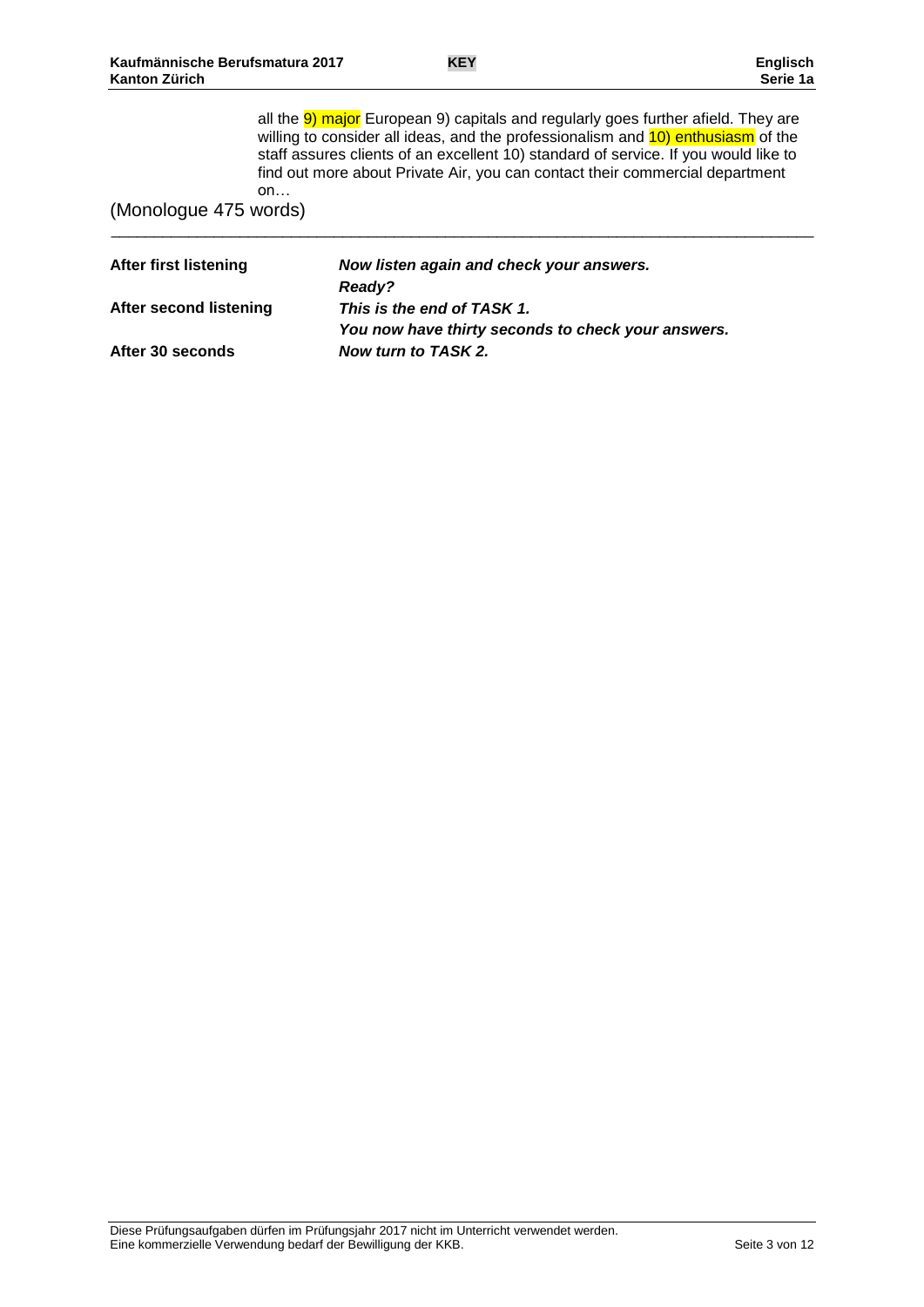| <b>TAPESCRIPT 2</b> | <b>16 POINTS</b>                                                                                                                                                                                                                                                                                                                                                                                                                                                                                   |
|---------------------|----------------------------------------------------------------------------------------------------------------------------------------------------------------------------------------------------------------------------------------------------------------------------------------------------------------------------------------------------------------------------------------------------------------------------------------------------------------------------------------------------|
| TASK <sub>2</sub>   | Instagram professionals<br>In the second part of the test you will hear an interview with a professional<br>Instagram photographer.                                                                                                                                                                                                                                                                                                                                                                |
|                     | For questions 1-10, mark the best answer, A, B, or C.                                                                                                                                                                                                                                                                                                                                                                                                                                              |
|                     | You now have 90 seconds in which to look at TASK 2.                                                                                                                                                                                                                                                                                                                                                                                                                                                |
| (allow 90 sec)      | Ready?                                                                                                                                                                                                                                                                                                                                                                                                                                                                                             |
| Interviewer:        | Seen through the filter of Instagram, the world is a beautiful place. 200 million<br>people across the globe now use the photo app, sharing 60 million pictures a<br>day. Yet, for some users, Instagram is generating more than just likes and<br>comments.                                                                                                                                                                                                                                       |
|                     | From Nike to the Namibian tourist board, brands and organizations are turning to<br>the most-followed users in search of a broader and younger audience — and are<br>paying extremely well for their services. Today, there are Instagram<br>professionals: people who began using the app for fun but are now earning six-<br>figure salaries and who are known around the world to take photos to share with<br>their thousands, sometimes hundreds of thousands, of followers.                  |
|                     | One of the first people to use the app for commercial means was Ashley Binder.<br>Ashley, could you tell us how your career on Instagram started?                                                                                                                                                                                                                                                                                                                                                  |
| Ashley:             | I got into Instagram as a 33-year-old with no experience as a professional<br>photographer. After I had gained some popularity on the platform, I decided to<br>email the organizers of a New York music festival, asking for a free ticket in<br>exchange for taking photos of the event and putting them on to my feed. This<br>proved so successful that sports brand Puma then invited me and some other<br>Instagrammers to document the Volvo Ocean Race in Abu Dhabi, all expenses<br>paid. |
|                     | After several companies had approached me for their services, I set up The<br>Mobile Media Lab, the first company established exclusively to connect the<br>growing Instagram community with companies and brands. It proved to be clever<br>timing: Facebook bought Instagram the following month in a \$1 billion deal. Last<br>year, we generated more than \$1 million in revenue.                                                                                                             |
| Interviewer:        | That is an amazing success story indeed! What other events have you been<br>asked to photograph?                                                                                                                                                                                                                                                                                                                                                                                                   |
| Ashley              | For me the peak was being taken to France by the champagne company Veuve<br>Clicquot on a three-day whirlwind tour to pick grapes. We stayed in the Veuve<br>Clicquot mansion and drank wine that was bottled before World War Two - it<br>was a completely mind-boggling experience. And I was just there taking photos<br>on my phone."                                                                                                                                                          |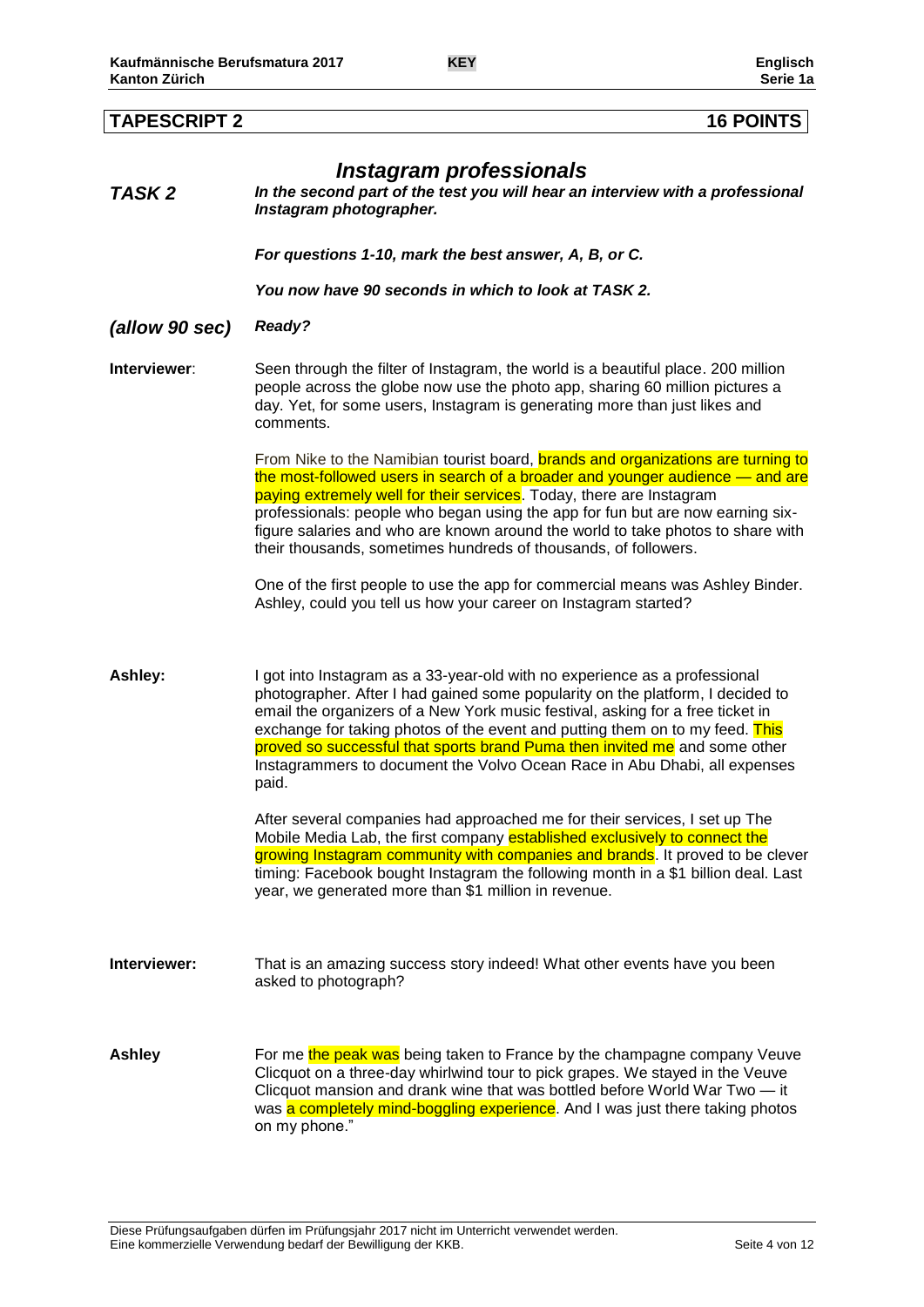#### **Interviewer** How can Instagram photographers become part of your network?

**Ashley** To be part of my network, Instagram photographers need a minimum of 10,000 followers each — with their value directly linked to how many likes and comments they average on their account. Demand over the past year has driven up that value radically. I remember the first job I took was something like eight photos for \$300, as we had no idea of our value back then. Now we pay everybody per photo, depending on how many likes and engagements they have. The most we've paid for a single photo is \$4,000.

> On average, an Instagrammer that's got a good 100,000 followers is consistently putting up great photos. If their audience really likes what they're doing they can be making between \$5,000 and \$10,000 a month. What we see emerging here is a whole other crop of Instagrammers who are now taking this on as a career, are chasing down the jobs and commanding really high prices for their work. These are the people making upwards of \$70,000 or even \$100,000 a year just on Instagram. Now that's what I call a decent income!

**Interviewer** What is the key to your continued success?

**Ashley** The key is finding jobs for Instagrammers that are really good for their feed so that it doesn't become too overly commercial and turn off audiences. Photographers can sometimes be accused of sell-outs, but with all of these jobs the photographers always keep creative control and they should know what photos are going to sit well with their audience. As a company, we tell all our Instagrammers to state clearly the source of sponsored pictures. They could for example mention that they are very excited about working with a certain brand, or they can use hashtags that say 'sponsored by'.

**Interviewer** Some people say that commercial photography on Instagram is only a passing phenomenon. What do you think?

Ashley I very much doubt that. Over the past year, Instagram has really infiltrated everyday society — it's mentioned on TV, it's mentioned in the news daily — so it's here to stay. And in terms of commercial influence, I don't even think it's reached its peak yet.

\_\_\_\_\_\_\_\_\_\_\_\_\_\_\_\_\_\_\_\_\_\_\_\_\_\_\_\_\_\_\_\_\_\_\_\_\_\_\_\_\_\_\_\_\_\_\_\_\_\_\_\_\_\_\_\_\_\_\_\_\_\_\_\_\_\_\_\_\_\_\_\_\_\_\_\_\_\_\_\_\_\_

(Dialogue approximately 750 words)

| After first listening  | Now listen again and check your answers. |  |
|------------------------|------------------------------------------|--|
|                        | <b>Ready?</b>                            |  |
| After second listening | This is the end of TASK 2.               |  |
|                        | Now turn to TASK 3.                      |  |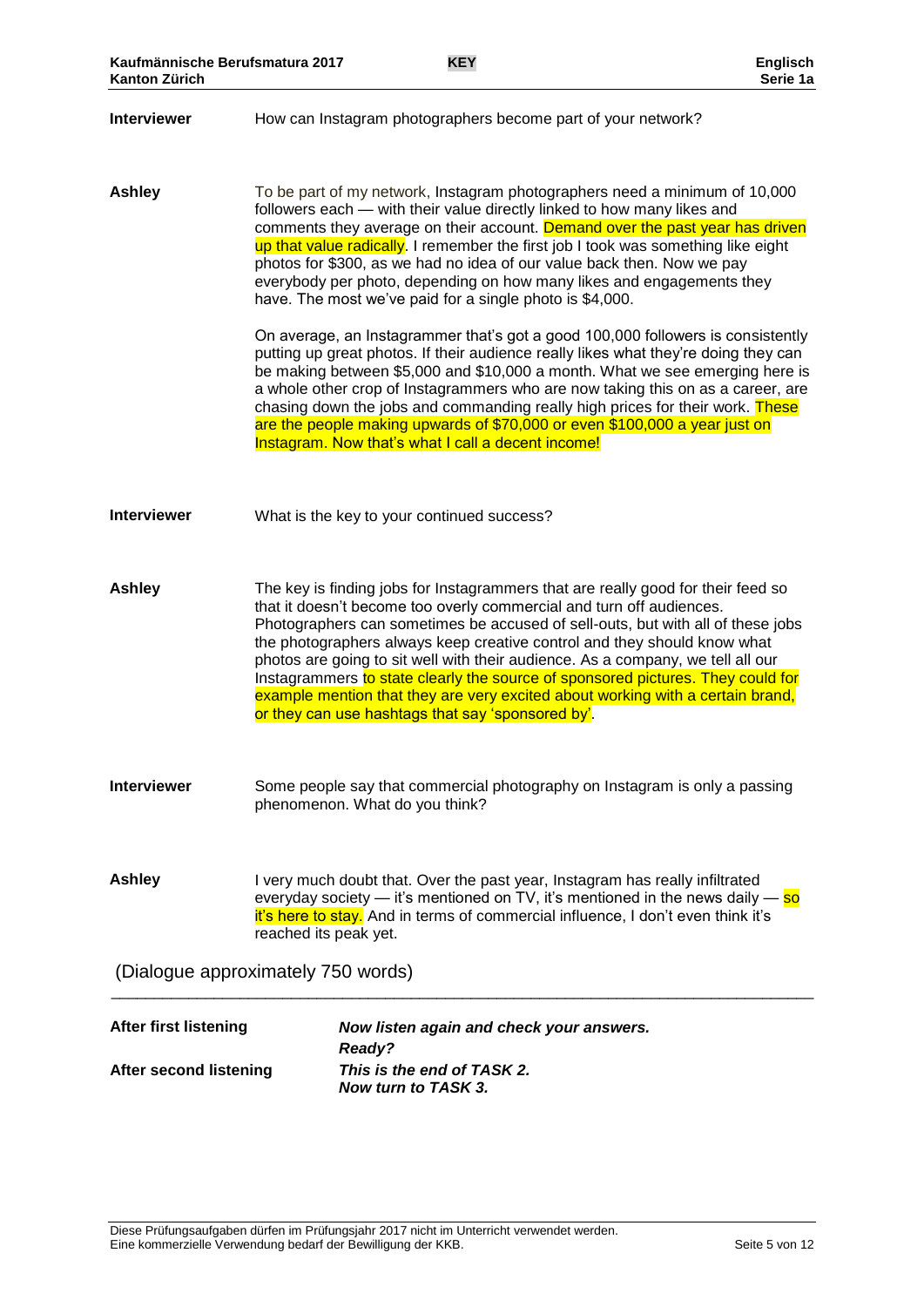| TASK 3                                      | <b>Business and marriage</b><br>In the third part of the test you will hear an interview with a married couple<br>who run a business together.                                                                                                                                                                                                                                                                                                                                                                                                                                                                                                                        |
|---------------------------------------------|-----------------------------------------------------------------------------------------------------------------------------------------------------------------------------------------------------------------------------------------------------------------------------------------------------------------------------------------------------------------------------------------------------------------------------------------------------------------------------------------------------------------------------------------------------------------------------------------------------------------------------------------------------------------------|
|                                             | For questions 1-5, decide whether the statements are true or false. Correct<br>the false ones, using up to five key words.                                                                                                                                                                                                                                                                                                                                                                                                                                                                                                                                            |
|                                             | You now have 30 seconds in which to look at TASK 3.                                                                                                                                                                                                                                                                                                                                                                                                                                                                                                                                                                                                                   |
| (allow 30 sec)                              | Ready?                                                                                                                                                                                                                                                                                                                                                                                                                                                                                                                                                                                                                                                                |
| Interviewer:<br><b>Serie 1A</b><br>Serie 1B | It's a well-known fact that coping with the demands of a full-time job and family<br>life can be tricky at the best of times. However, there are thousands of couples<br>who share the same space 24 hours a day, 365 days a year. Actually, around<br>70% of businesses in this country are run by families, which makes them,<br>statistically speaking, the backbone of the economy. Although productivity does<br>not differ markedly, what is significant is that an average lifespan of nearly 22<br>years for a family-run business is twice as long as the average for other<br>companies and with very low staff turnover of less than 15% over that period. |
|                                             | Now, Ellen and Max Gibson run the successful Johnson Designs Ltd and have<br>been making this high quality garden furniture for over ten years. Ellen, what's it<br>like working 365 days a year with your husband breathing down your neck?                                                                                                                                                                                                                                                                                                                                                                                                                          |
| Ellen:                                      | Well, of course he doesn't! One of the warnings that business advisers give is<br>that working long hours can put too much pressure on a relationship. However,<br>provided we share the work equally there isn't an issue. After all, we work in the<br>same office most of the time and so we know exactly what needs to be done. We<br>also encourage each other to take a break now and then and sometimes this<br>means one of us taking a whole day off!                                                                                                                                                                                                        |
| Max:                                        | In fact, I once took a whole week off to play some golf in Spain and she never<br>complained! And then the following month Ellen took a week off to go shopping in<br>London.                                                                                                                                                                                                                                                                                                                                                                                                                                                                                         |
| Interviewer:                                | Then, I'm told that another major area of tension can be the children.                                                                                                                                                                                                                                                                                                                                                                                                                                                                                                                                                                                                |
| Ellen:                                      | One of the decisions we made when we decided to set up Johnson Designs was<br>to share our childcare duties. Actually, it didn't work out like that. After our<br>second child was born I worked part-time for a while. But basically, now, we both<br>work all the hours under the sun, and we don't have a problem because we have<br>both learned how to juggle the demands of family and business.                                                                                                                                                                                                                                                                |
| Max:                                        | Yes, we manage. Sometimes the children have to come first and one of us,<br>usually me, has to work all night to catch up! Not too often, though.                                                                                                                                                                                                                                                                                                                                                                                                                                                                                                                     |
| Interviewer:                                | Do you never relax?                                                                                                                                                                                                                                                                                                                                                                                                                                                                                                                                                                                                                                                   |
| Ellen:                                      | Of course. Max can't play golf every weekend, although he'd like to and I've<br>thought about getting a dog so we could go for a walk in the fresh air sometimes.                                                                                                                                                                                                                                                                                                                                                                                                                                                                                                     |

# **TAPESCRIPT 3 14 POINTS**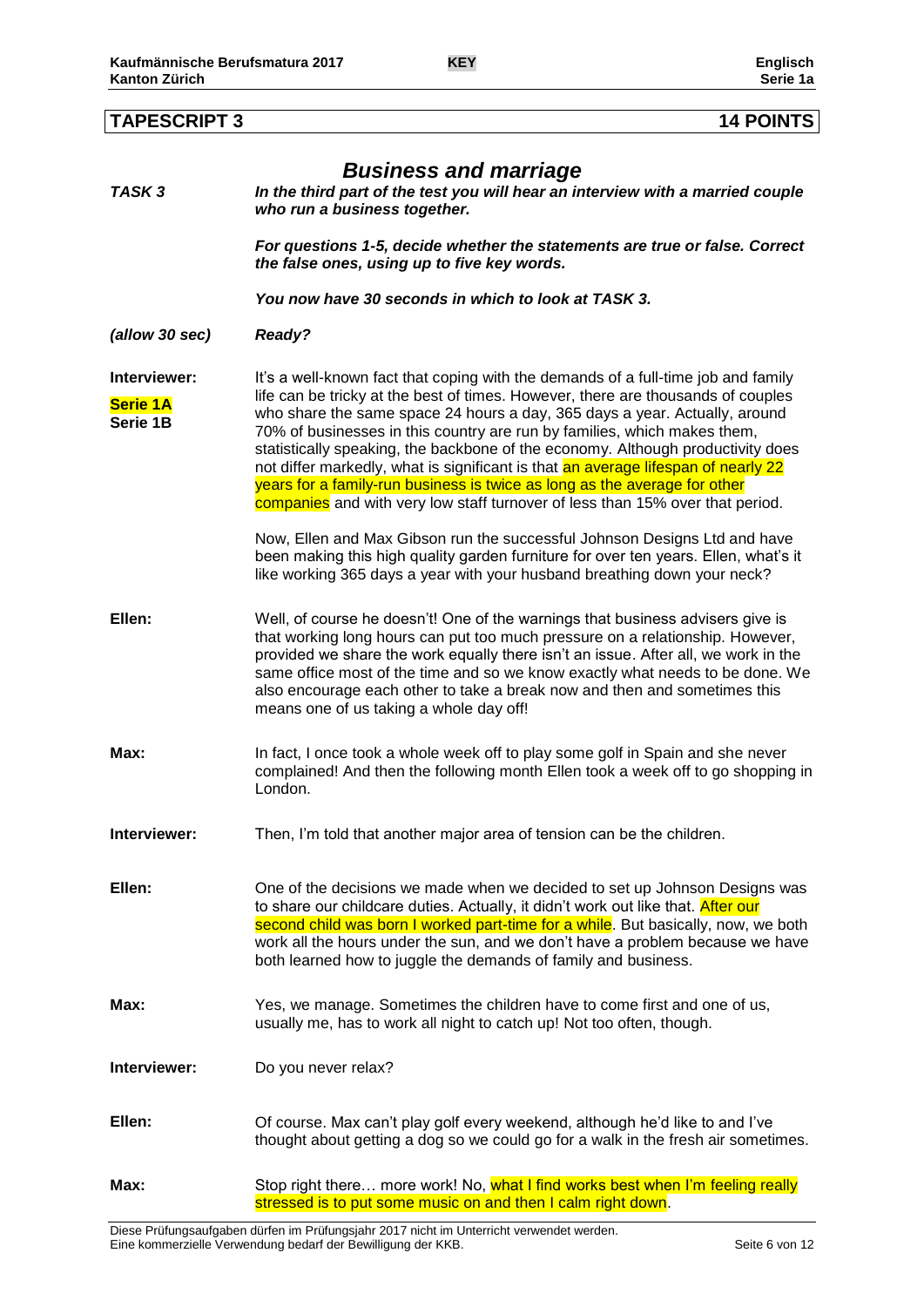| Interviewer: | So there must be something you disagree about? |
|--------------|------------------------------------------------|
|--------------|------------------------------------------------|

- **Ellen:** Not really. I don't look after the technical side, that's Max's territory. And we have an accountant to look after the money side of things, or that could be a problem. But sometimes we don't see eye-to-eye on artistic matters, so we might end up having strong opinions about the best design for a garden chair or something. But I think that helps us to produce better products in the long run. Then again, I have far fewer disagreements with Max over that sort of thing than I did with my male colleagues in my last job.
- **Interviewer:** Don't you miss that sort of thing? Going to the pub at lunchtime, having meals out, paid for by the company?
- **Ellen:** No, I don't. I don't miss anything, not even having a secretary.
- **Max:** Mmmm… I think on a Monday morning when there's a pile of letters to answer, I could do with that sort of help.
- **Interviewer:** So what happens next?
- **Ellen:** Well, we want to extend our range and that means concentrating on the design side of the business.
- **Max:** We're already increasing our exports and have had to take on more staff in the factory and that means we don't have to do many of the everyday things.
- **Interviewer:** Sounds like a perfect relationship!
- **Ellen:** It is!
- (Dialogue approximately 650 words)

| <b>After first listening</b> | Now listen again and check your answers.<br><b>Ready?</b>                                     |
|------------------------------|-----------------------------------------------------------------------------------------------|
| After second listening       | This is the end of TASK 3.<br>You now have two minutes to check your answers.                 |
| After 2 minutes              | This is the end of the listening comprehension test.<br>Stop writing and hand in your papers. |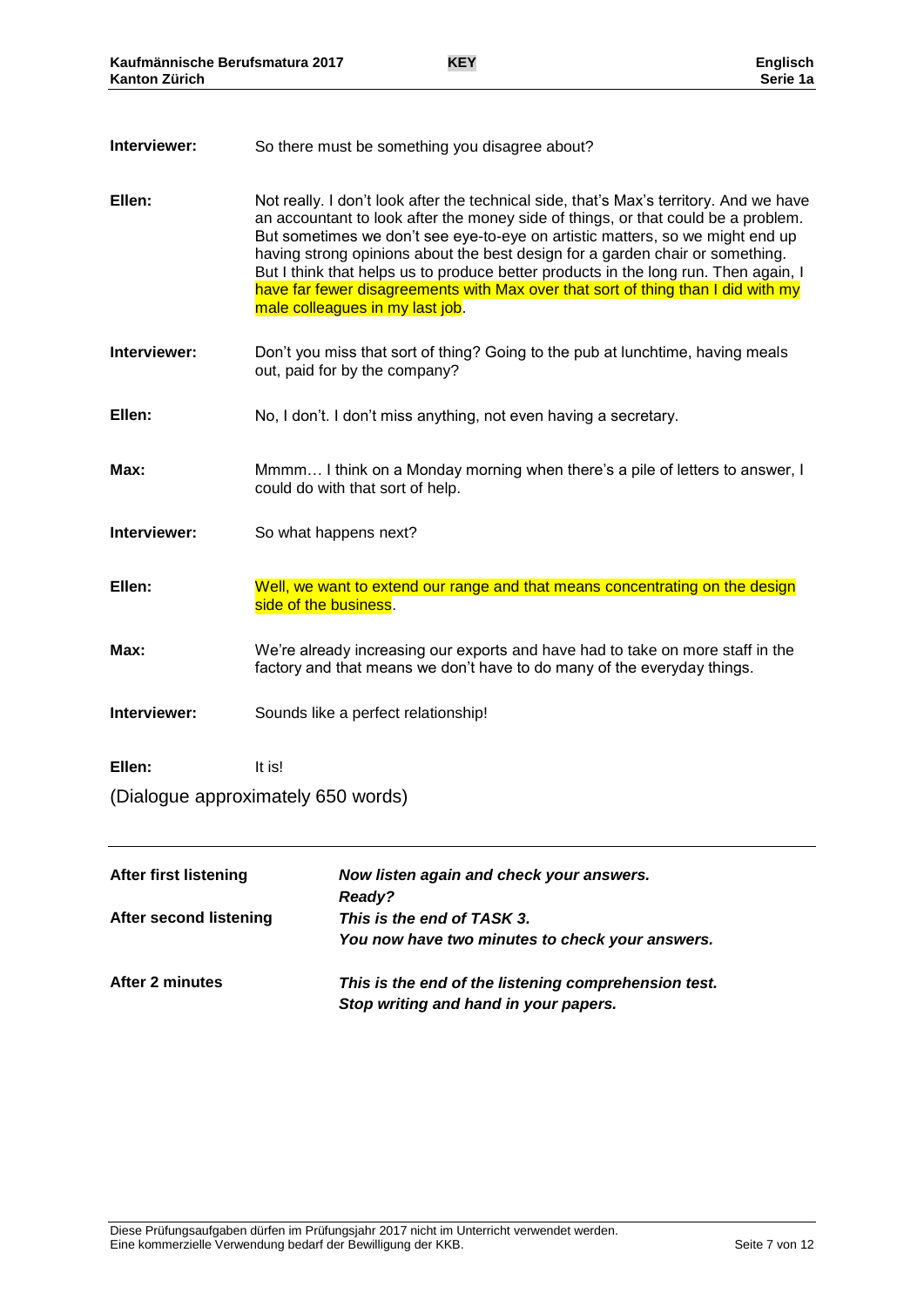| <b>READING COMPREHENSION</b> |  |
|------------------------------|--|

| Task 1         |              | 14 points (1 point each) Volunteer work                                                                                                           |
|----------------|--------------|---------------------------------------------------------------------------------------------------------------------------------------------------|
| $\vert$ 1      | D            | made good friends from all over the world [] many of which I hope will be my<br>lifelong friends.                                                 |
| 2              | B            | The information given beforehand could have been better. I didn't get much<br>information until I paid, which usually is a red flag.              |
| 3              | A            | The house where the volunteers live is located in a really peaceful and quiet area []<br>where you can enjoy the best view of the Table mountain. |
| $\overline{4}$ | B            | volunteers as well who were mostly from Italy, Spain, and Germany.                                                                                |
| 5              | C            | almost 50 days.                                                                                                                                   |
| 6              | D            | $\dots$ 6 weeks.                                                                                                                                  |
| 7              | D            | I have a lot of anxiety over little things [] But honestly, I have never felt more<br>comfortable or accepted anywhere.                           |
| 8              | A            | opportunity to buy stuff in the local supermarkets or eat out in restaurants.                                                                     |
| 9              | D            | the excursions were exclusive. We went night fishing and snorkelling on an<br>uninhabited island.                                                 |
| 10             | C            | gave me a much greater sense of independence and a newfound awareness [] the<br>world has to offer.                                               |
| 11             | B            | The information could have been better. I didn't get information until I paid<br>commuting was a problem too.                                     |
| 12             | A            | It was wonderful to share the volunteer house with other guys.                                                                                    |
| 13             | D            | I could develop my skills when it came to marine and turtle life.                                                                                 |
| 14             | $\mathsf{C}$ | I was constantly hanging out with the guests which didn't feel like work at all.                                                                  |

| Task 2 |   | 16 points (2 points each) My Mother the Crazy African                                                                                          |
|--------|---|------------------------------------------------------------------------------------------------------------------------------------------------|
| 15     | B | I hate it when people ask me to repeat things sometimes I can hear them laughing<br>inside.                                                    |
| 16     | A | Lin is already adapting to American culture.                                                                                                   |
| 17     | C | Americans don't care about that nonsense.                                                                                                      |
| 18     | C | The reader.                                                                                                                                    |
| 19     | B | especially now that Matt and I are together.                                                                                                   |
| 20     | A | The paragraph suggests that this would never happen in Nigeria.                                                                                |
| 21     | B | She still does different things (e.g.: keeping the directions in the glove compartment,<br>clutching the wheel tight looking for police cars). |
| 22     | A | The whole of the last paragraph.                                                                                                               |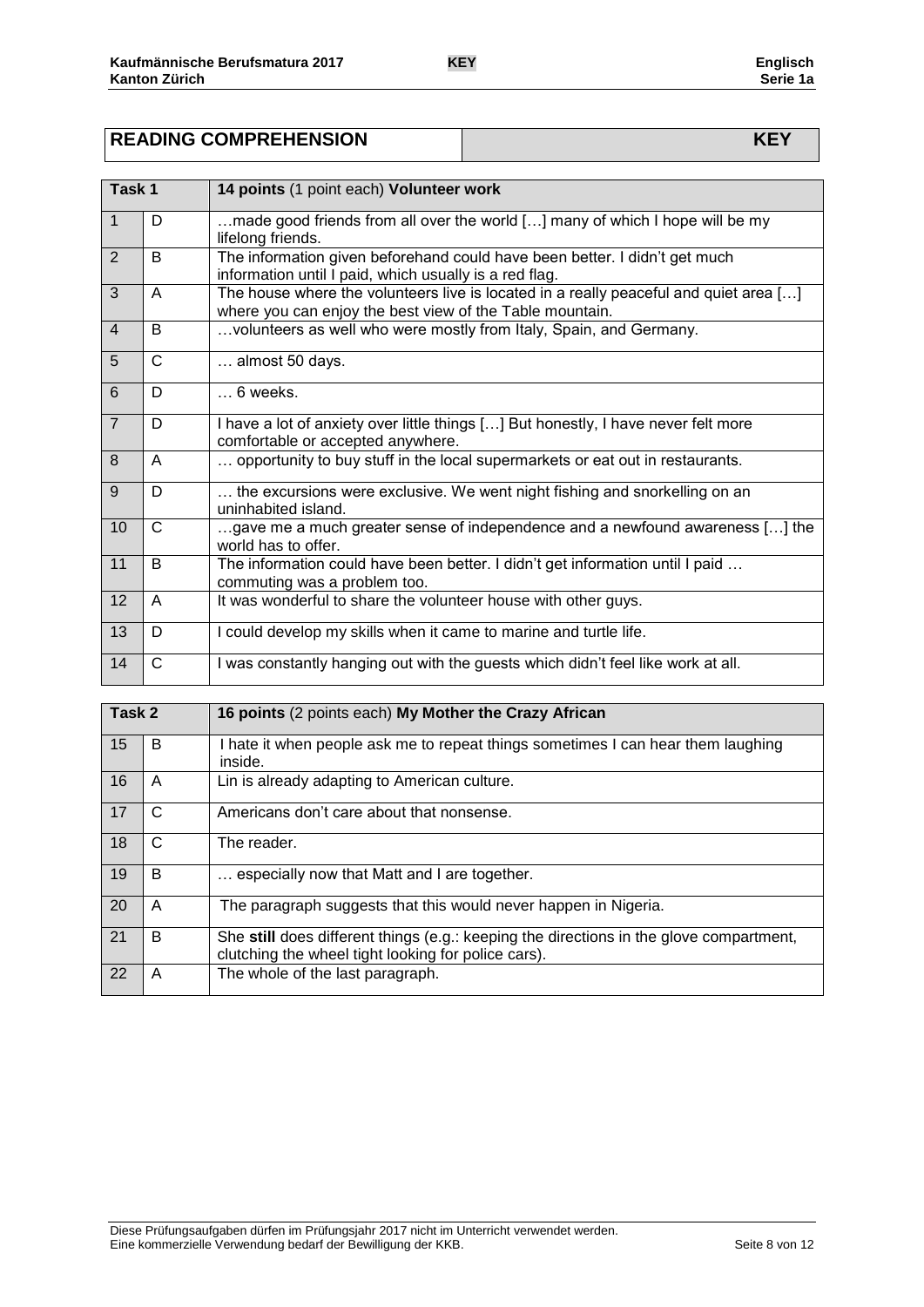# **GRAMMATIK KEY**

| <b>TASK 1</b> (Long or short forms are accepted. Verb forms must be spelled correctly!) | <b>10 POINTS</b> |
|-----------------------------------------------------------------------------------------|------------------|
|                                                                                         | (1 point each)   |

- 1) was scrubbing
- 2) had previously cleared out / had cleared out previously
- 3) was having / had
- 4) was cleaning
- 5) told
- 6) have not had
- 7) knew
- 8) are going to ask / will ask / are about to ask
- 9) are you planning / have you planned
- 10) will do

| TASK 2 (Spelling has to be correct. The answers are either right or wrong.) | <b>12 POINTS</b> |
|-----------------------------------------------------------------------------|------------------|
|                                                                             | (1 point each)   |

- 1) (me) if I had heard
- 2) is reported to be getting
- 3) was no need to lose
- 4) to prevent them (from) getting
- 5) typical of/for him to get
- 6) get the task over with / get the task done/completed
- 7) made him a generous offer
- 8) should have been working harder
- 9) until she had spoken
- 10) is too complicated (for me)
- 11) despite the weather being bad / despite the bad weather.
- 12) no choice but to wait

| TASK <sub>3</sub> | <b>8 POINTS</b> |
|-------------------|-----------------|
|                   | (1 point each)  |

- 1. illustrators
- 2. unknown
- 3. national
- 4. travellers / travelers
- 5. probably
- 6. politicians
- 7. financial
- 8. signature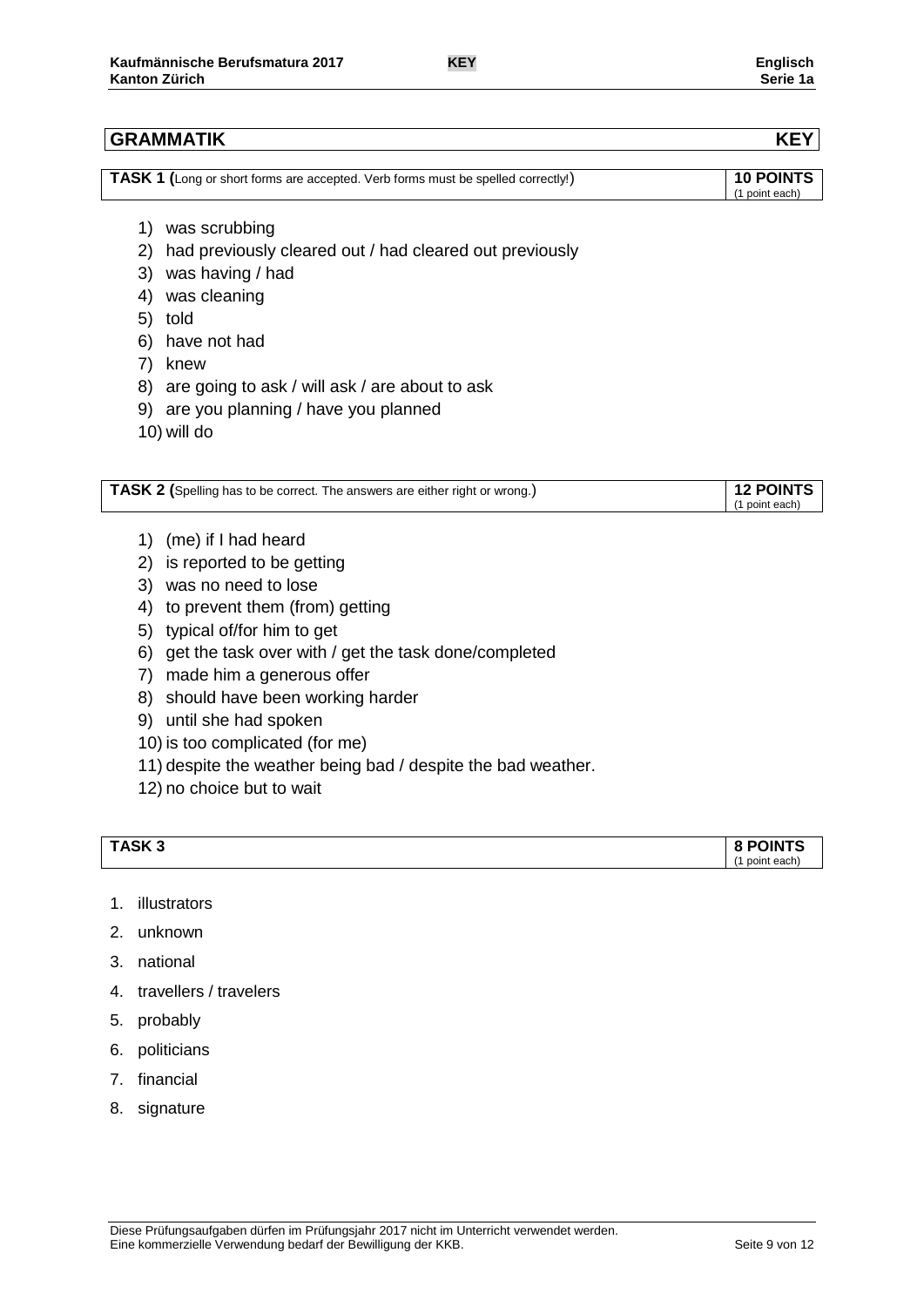#### **BMP WRITING TASK 2017**

| Candidate Name: | Candidate Number: |
|-----------------|-------------------|
|                 |                   |

|                | CRITERIA (marked on a basis of 0 - 10 points) | <b>Maximum points</b><br>10 each |
|----------------|-----------------------------------------------|----------------------------------|
|                |                                               |                                  |
| 1              | Content                                       |                                  |
| $\overline{2}$ | Style, Conventions; Paragraphing & Cohesion   |                                  |
| 3              | Vocabulary: range, correctness                |                                  |
| 4              | Grammar: range, correctness                   |                                  |
|                |                                               |                                  |
| $1 - 4$        | Total (max 40 points)                         |                                  |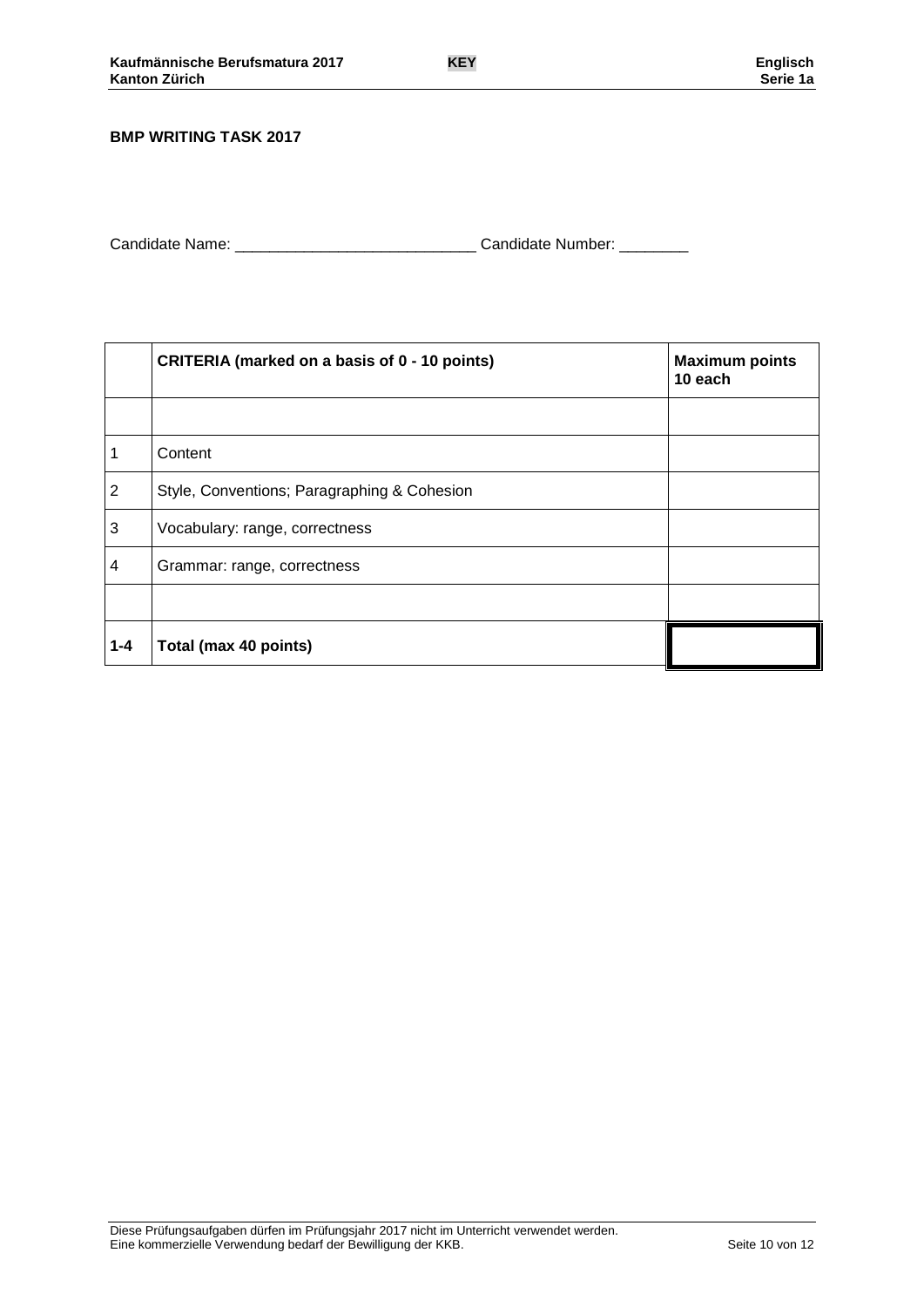# **BMP WRITING TASK 2017**

#### **Suggested Marking Scheme**

|         | <b>CRITERIA (marked on a basis of 0-6 points)</b> | <b>Points</b> |
|---------|---------------------------------------------------|---------------|
|         |                                                   |               |
|         | Content                                           | $0 - 10$      |
| 2       | Style, Conventions *; Paragraphing, Cohesion **   | $0 - 10$      |
| 3       | Vocabulary: range, correctness                    | $0 - 10$      |
|         | Grammar: range, correctness                       | $0 - 10$      |
|         |                                                   |               |
| $1 - 4$ | Grand total (max)                                 | 40            |

Four aspects of a student's writing are looked at:

- 1) **Content** focuses on how well a student has answered a given task:
	- Have all the relevant content points been given based on the task?
	- Is the target reader fully informed?
	- Have additional details been given to make the task sound realistic?
- 2) Using the **conventions\*** of the communicative task effectively to hold the target reader's attention.

**Cohesion\*\*** is enhanced by text logic, organisation into clear paragraphs, and appropriately used linking devices, reference words (e.g. relative pronouns) and punctuation.

- 3) Using a wide range of **vocabulary** appropriately. The focus is, therefore, on range as well as accuracy.
- 4) Using a range of simple and complex **grammatical forms** with control and flexibility. The focus is on both range and accuracy.

#### \*for an **EMAIL/LETTER** that would mean

- appropriate opening and closing (Dear ... / Yours ... / first & final sentences)
- effectively communicating ideas / thoughts

\*for an **ESSAY** that would mean

- introduction (*outlining main arguments*) and conclusion (*expressing own opinion*)
- clear development of argument (*content + cohesion*)
- providing details in support of argument

#### \*for a **REPORT** that would mean

- clearly organised (*introduction - stating the aim, main points, conclusion - making recommendations*)
- formatted into clear sections with section headings